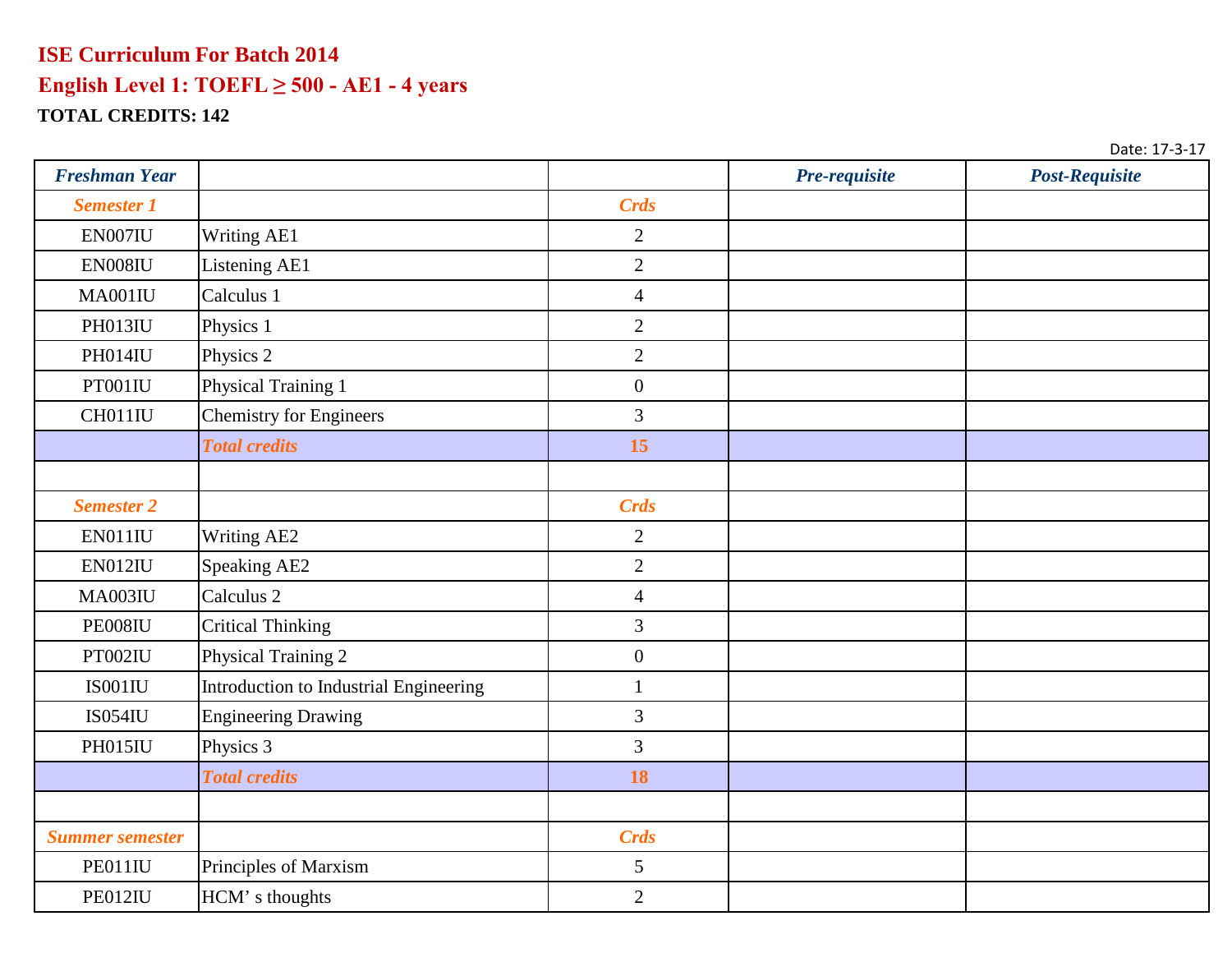| PE013IU               | <b>Revolutionary Lines of Vietnamese</b><br><b>Communist Party</b> | 3              |                                                                                                                               |
|-----------------------|--------------------------------------------------------------------|----------------|-------------------------------------------------------------------------------------------------------------------------------|
|                       | <b>Total credits</b>                                               | 10             |                                                                                                                               |
|                       |                                                                    |                |                                                                                                                               |
| <b>Sophomore Year</b> |                                                                    |                |                                                                                                                               |
| <b>Semester 3</b>     |                                                                    | <b>Crds</b>    |                                                                                                                               |
| <b>IS019IU</b>        | <b>Production Management</b>                                       | $\overline{3}$ |                                                                                                                               |
| <b>IS076IU</b>        | Introduction to Computing - Matlab<br>Application                  | $\mathfrak{Z}$ | Đối với khóa K2014, một số<br>sinh viên đã học môn IS0002IU<br>Intro to computing,<br>được tương đương với môn<br>mới IS076IU |
| IS004IU               | Engineering Probability & Statistics                               | $\overline{4}$ |                                                                                                                               |
| <b>MA023IU</b>        | Calculus 3                                                         | $\overline{4}$ |                                                                                                                               |
| <b>IS016IU</b>        | <b>Engineering Mechanics - Dynamics</b>                            | 3              |                                                                                                                               |
|                       | <b>Total credits</b>                                               | 17             |                                                                                                                               |
|                       |                                                                    |                |                                                                                                                               |
| <b>Semester 4</b>     |                                                                    | <b>Crds</b>    |                                                                                                                               |
| <b>IS077IU</b>        | Introduction to Programming $-C++/C#$ ,<br>Python                  | $\mathbf{2}$   | Đối với khóa K2014, một số<br>sinh viên đã học môn IS0006IU<br>IE Lab<br>được tương đương với môn<br>mới IS077IU              |
| <b>IS020IU</b>        | <b>Engineering Economy</b>                                         | 3              |                                                                                                                               |
| <b>IS021IU</b>        | Deterministic models in OR                                         | 3              |                                                                                                                               |
| <b>IS017IU</b>        | Work design $&$ Ergonomics + Lab                                   | $\overline{4}$ |                                                                                                                               |
| <b>IS034IU</b>        | Product Design & Development                                       | 3              |                                                                                                                               |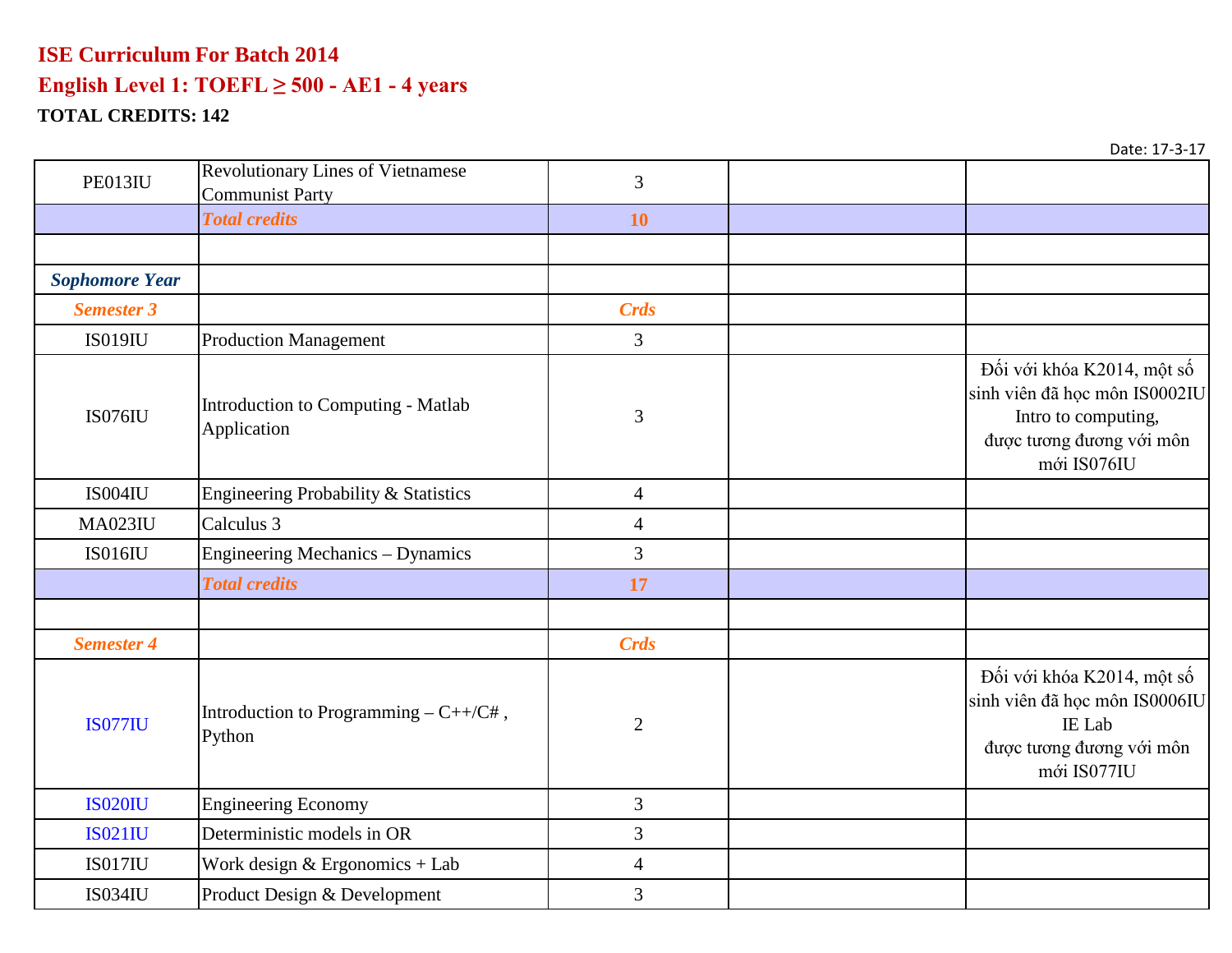| <b>MA024IU</b>         | <b>Differential Equations</b>                         | $\overline{4}$          |                                |                            |
|------------------------|-------------------------------------------------------|-------------------------|--------------------------------|----------------------------|
|                        | <b>Total credits</b>                                  | 19                      |                                |                            |
| <b>Summer semester</b> |                                                       | <b>Crds</b>             |                                |                            |
| <b>IS052IU</b>         | <b>Internship 1</b>                                   | $\overline{2}$          |                                |                            |
|                        | <b>Military Training</b>                              |                         |                                |                            |
|                        | <b>Total credits</b>                                  | $\overline{2}$          |                                |                            |
|                        |                                                       |                         |                                |                            |
| <b>Junior Year</b>     |                                                       | <b>Crds</b>             |                                |                            |
| <b>Semester 5</b>      |                                                       |                         |                                |                            |
| <b>IS040IU</b>         | <b>Management Information System</b>                  | 3                       |                                |                            |
| <b>IS025IU</b>         | <b>Quality Management</b>                             | 3                       | Eng. Probability & statistics  |                            |
| <b>IS026IU</b>         | Project Management                                    | 3                       |                                | Deterministic models in OR |
| <b>IS024IU</b>         | Probabilistic Models in OR                            | 3                       | Eng. Probability & statistics  |                            |
| $IS$ <sub>___</sub> IU | <b>ISE Elective Course (choose 1 course</b><br>below) | $\overline{\mathbf{3}}$ |                                |                            |
| <b>IS058IU</b>         | Time series & forecasting techniques                  |                         |                                | Học trước Eng. Prob & Stat |
| <b>IS031IU</b>         | <b>Experimental Design</b>                            |                         | Eng. Probability & statistics  |                            |
| <b>IS018IU</b>         | <b>CAD/CAM</b>                                        |                         |                                | Học trước Eng. Drawing     |
|                        | <b>Total credits</b>                                  | 15                      |                                |                            |
|                        |                                                       |                         |                                |                            |
| <b>Semester 6</b>      |                                                       | <b>Crds</b>             |                                |                            |
| IS079IU                | <b>Scientific Writing</b>                             | $\overline{2}$          |                                |                            |
| <b>IS028IU</b>         | Simulation Models in IE                               | $\overline{4}$          | Eng. Probability & Statistics. |                            |
| <b>IS027IU</b>         | Scheduling & Sequencing                               | 3                       | Deterministic models in OR     |                            |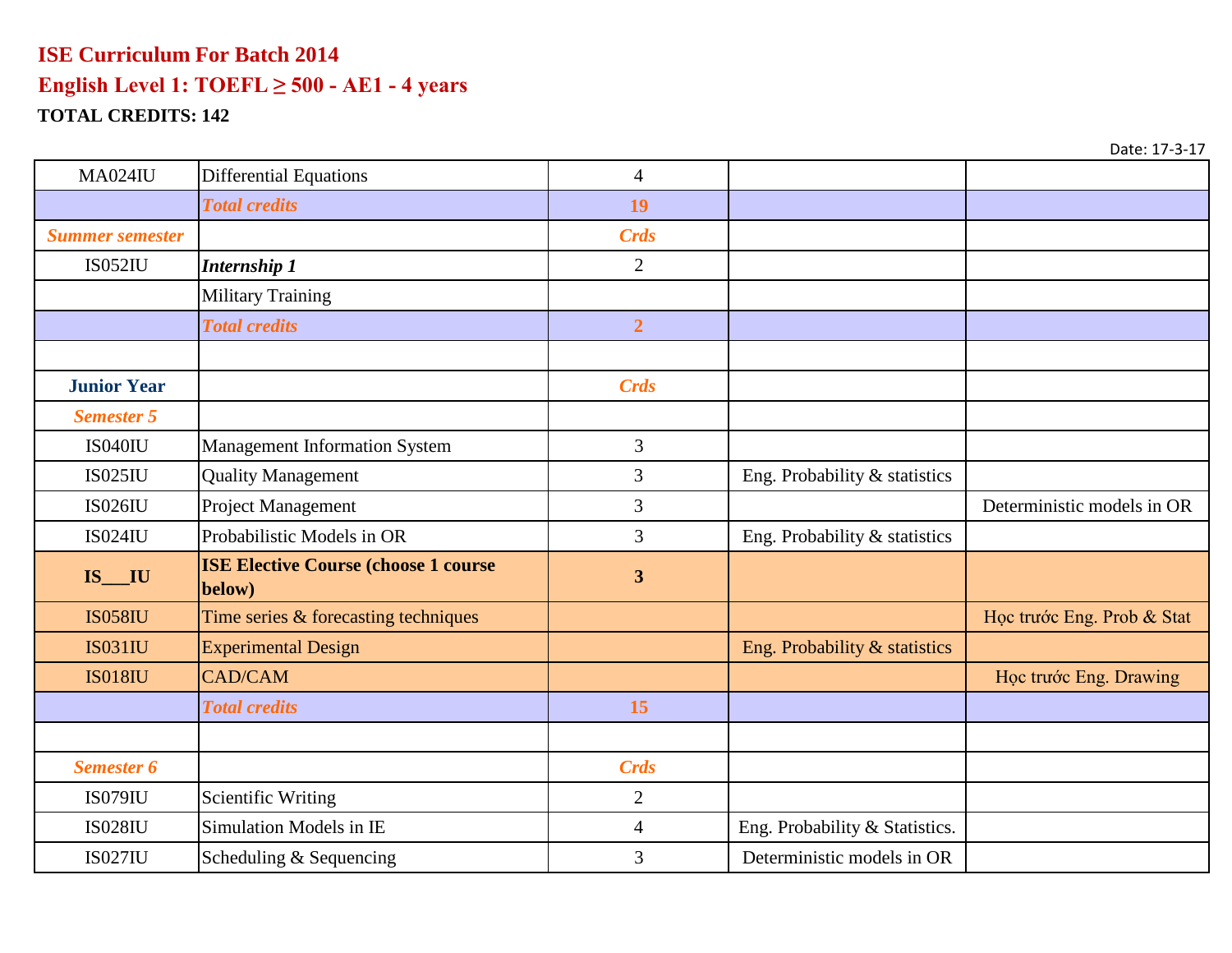# **ISE Curriculum For Batch 2014 English Level 1: TOEFL ≥ 500 - AE1 - 4 years**

**TOTAL CREDITS: 142**

| <b>IS078IU</b>         | Logistics Engineering & Supply chain design             | 3                       |                                                 | Học trước Deterministic<br>models in OR, Eng. Prob &<br><b>Stat</b> |
|------------------------|---------------------------------------------------------|-------------------------|-------------------------------------------------|---------------------------------------------------------------------|
| IS_IU                  | <b>ISE Elective Course (choose 1 course)</b><br>below)  | $\overline{3}$          |                                                 |                                                                     |
| <b>IS044IU</b>         | <b>Computer Control Manufacturing Systems</b>           |                         | Cad/cam                                         |                                                                     |
| <b>IS068IU</b>         | <b>Procurement Management</b>                           |                         |                                                 | Học trước Eng. Prob & Stat                                          |
|                        | <b>Total credits</b>                                    | 15                      |                                                 |                                                                     |
|                        |                                                         |                         |                                                 |                                                                     |
| <b>Summer semester</b> |                                                         | <b>Crds</b>             |                                                 |                                                                     |
| <b>IS053IU</b>         | <b>Internship 2</b>                                     | 3                       |                                                 |                                                                     |
|                        | <b>Total credits</b>                                    | $\overline{\mathbf{3}}$ |                                                 |                                                                     |
|                        |                                                         |                         |                                                 |                                                                     |
| <b>Senior Year</b>     |                                                         |                         |                                                 |                                                                     |
| <b>Semester 7</b>      |                                                         | <b>Crds</b>             |                                                 |                                                                     |
| <b>IS032IU</b>         | <b>Facility Layout</b>                                  | $\mathfrak{Z}$          |                                                 | Học trước Deterministic<br>models in OR                             |
| <b>IS033IU</b>         | Multi-Criteria Decision Making                          | 3                       | Deterministic models in OR,<br>Eng. Prob & Stat |                                                                     |
| <b>IS041IU</b>         | <b>Lean Production</b>                                  | 3                       |                                                 | Production management                                               |
| $IS$ $IU$              | <b>ISE Elective Course (choose 3 courses)</b><br>below) | $\boldsymbol{9}$        |                                                 |                                                                     |
| <b>IS080IU</b>         | <b>Creative Thinking</b>                                |                         |                                                 |                                                                     |
| <b>IS035IU</b>         | <b>Systems Engineering</b>                              |                         |                                                 |                                                                     |
| <b>IS043IU</b>         | <b>Flexible Manufacturing Systems</b>                   |                         |                                                 | Học trước Cad/Cam                                                   |
| <b>IS045IU</b>         | Leadership                                              |                         |                                                 |                                                                     |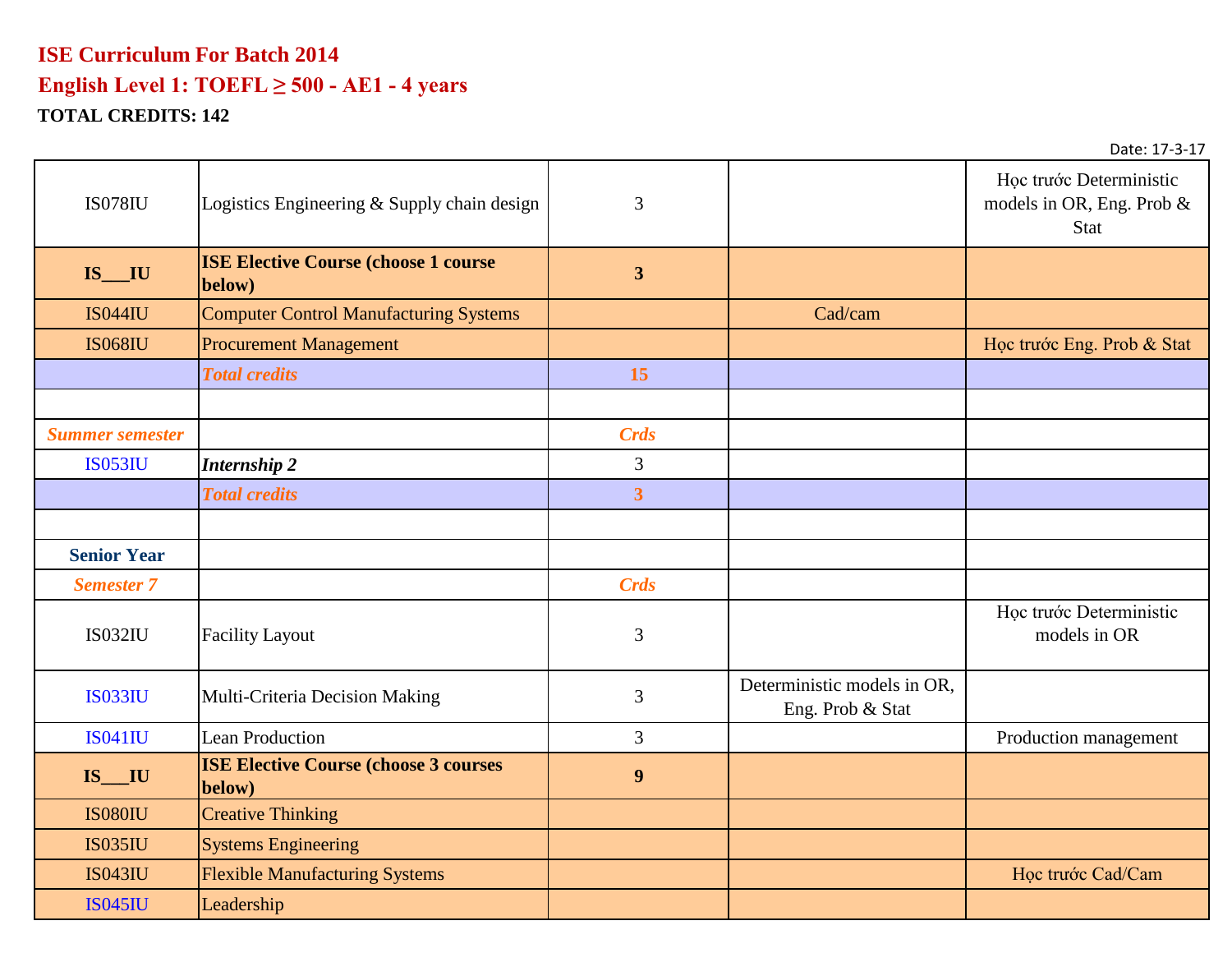| <b>IS023IU</b>    | <b>Inventory Management</b>                  |           | Học trước Eng. Prob & Stat |
|-------------------|----------------------------------------------|-----------|----------------------------|
| <b>IS082IU</b>    | <b>Retail Management</b>                     |           |                            |
| <b>IS067IU</b>    | International Transportation & Logistics     |           |                            |
| <b>IS062IU</b>    | <b>E-Logistics in Suppy Chain Management</b> |           |                            |
|                   | <b>Total credits</b>                         | 18        |                            |
|                   |                                              |           |                            |
| <b>Semester 8</b> |                                              | Crds      |                            |
| <b>IS048IU</b>    | Thesis research                              | 10        |                            |
|                   | <b>Total credits</b>                         | <b>10</b> |                            |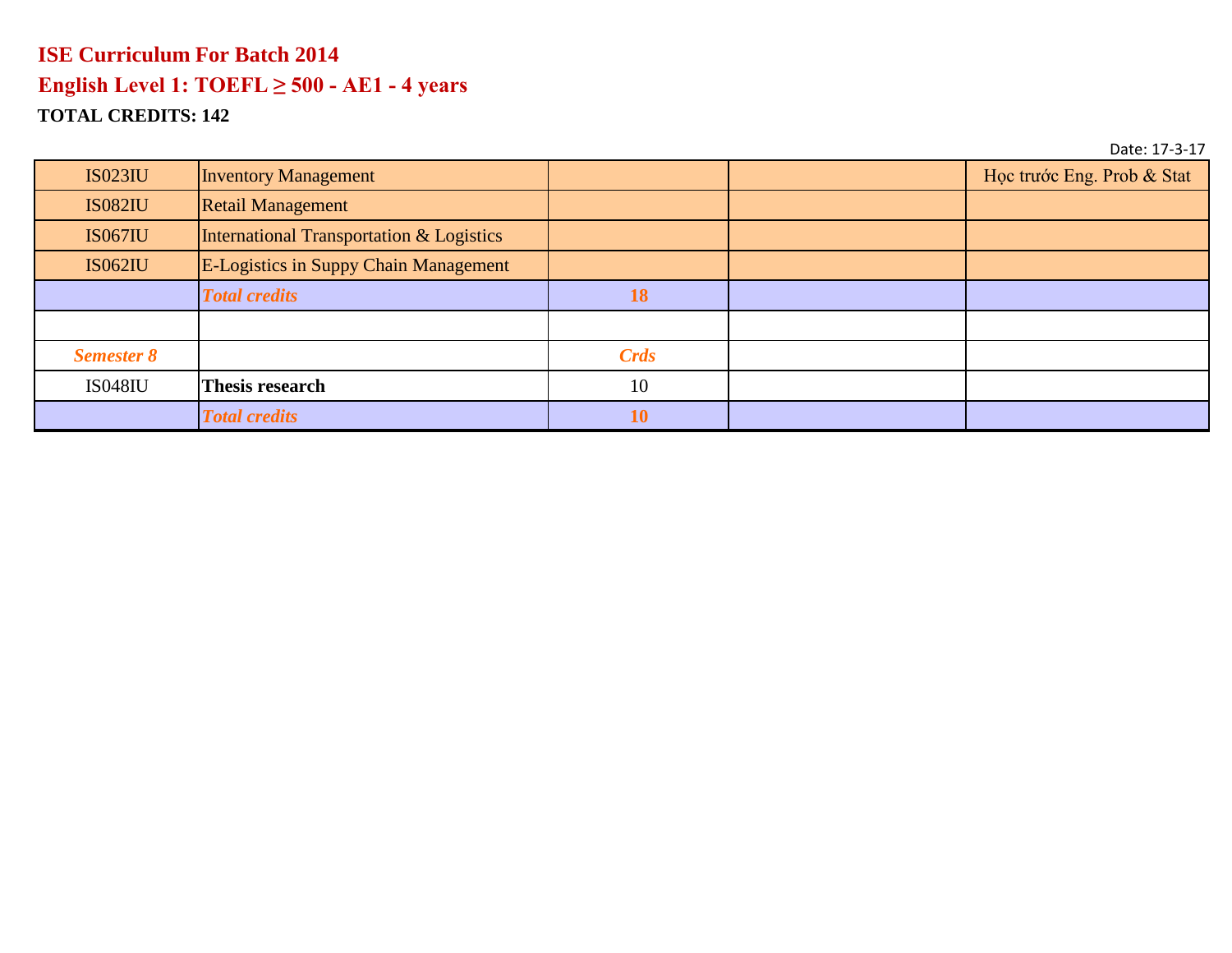| <b>Freshman Year</b>   |                                               |                |
|------------------------|-----------------------------------------------|----------------|
| <b>Semester 1</b>      |                                               | <b>Crds</b>    |
| EN074IU                | Reading & writing IE2                         | 8              |
| EN075IU                | Listening & speaking IE2                      | 8              |
| PT001IU                | Physical Training 1                           | $\overline{0}$ |
| MA001IU                | Calculus 1                                    | $\overline{4}$ |
|                        | <b>Total credits</b>                          | 20             |
|                        |                                               |                |
| <b>Semester 2</b>      |                                               | <b>Crds</b>    |
| EN007IU                | <b>Writing AE1</b>                            | $\overline{2}$ |
| EN008IU                | Listening AE1                                 | $\overline{2}$ |
| CH011IU                | <b>Chemistry for Engineers</b>                | 3              |
| PH013IU                | Physics 1                                     | $\overline{2}$ |
| PH014IU                | Physics 2                                     | $\overline{2}$ |
| PT002IU                | Physical Training 2                           | $\overline{0}$ |
| MA003IU                | Calculus 2                                    | $\overline{4}$ |
| IS001IU                | Introduction to Industrial Engineering        | 1              |
|                        | <b>Total credits</b>                          | 16             |
|                        |                                               |                |
| <b>Summer semester</b> |                                               | <b>Crds</b>    |
| PE011IU                | Principles of Marxism                         | 5              |
| PE012IU                | HCM's thoughts                                | $\mathfrak{2}$ |
| PE013IU                | Revolutionary Lines of Vietnamese Communist P | 3              |
|                        | <b>Total credits</b>                          | 10             |
|                        |                                               |                |
| <b>Sophomore Year</b>  |                                               |                |
| <b>Semester 3</b>      |                                               | <b>Crds</b>    |
| <b>IS019IU</b>         | <b>Production Management</b>                  | 3              |
| <b>MA023IU</b>         | Calculus 3                                    | $\overline{4}$ |
| IS004IU                | Engineering Probability & Statistics          | $\overline{4}$ |
| EN011IU                | Writing AE2                                   | $\mathbf{2}$   |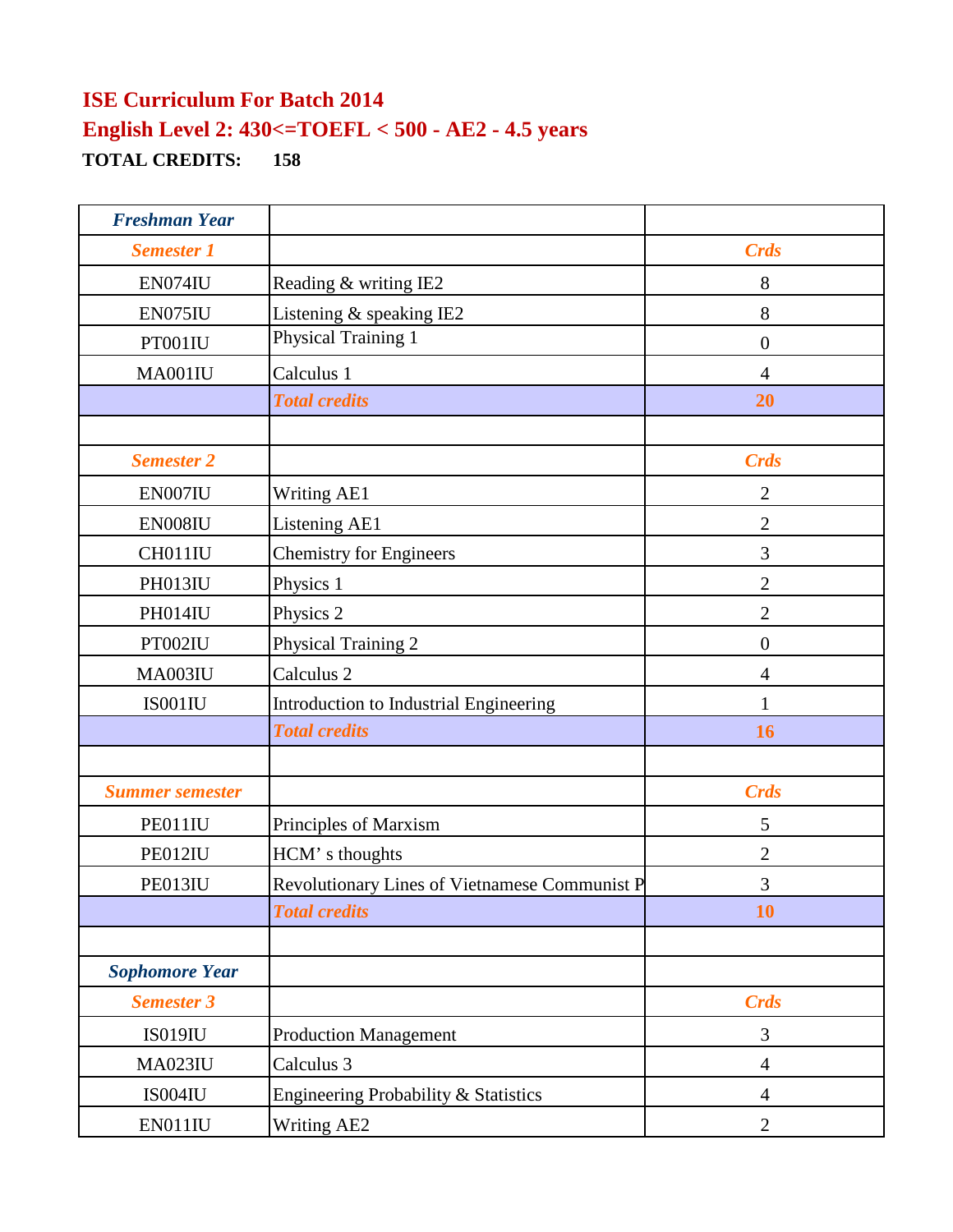| EN012IU                | <b>Speaking AE2</b>                                | $\overline{2}$   |
|------------------------|----------------------------------------------------|------------------|
|                        | <b>Total credits</b>                               | 15               |
|                        |                                                    |                  |
| <b>Semester 4</b>      |                                                    | <b>Crds</b>      |
| <b>IS020IU</b>         | <b>Engineering Economy</b>                         | 3                |
| <b>IS021IU</b>         | Deterministic models in OR                         | 3                |
| <b>MA024IU</b>         | <b>Differential Equations</b>                      | $\overline{4}$   |
| PE008IU                | <b>Critical Thinking</b>                           | 3                |
| <b>IS054IU</b>         | <b>Engineering Drawing</b>                         | 3                |
| PH015IU                | Physics 3                                          | 3                |
|                        | <b>Total credits</b>                               | 19               |
|                        |                                                    |                  |
| <b>Summer semester</b> |                                                    | <b>Crds</b>      |
|                        | <b>Military Training</b>                           |                  |
|                        | <b>Total credits</b>                               | $\boldsymbol{0}$ |
|                        |                                                    |                  |
| <b>Junior Year</b>     |                                                    | Crds             |
| <b>Semester 5</b>      |                                                    |                  |
| <b>IS016IU</b>         | <b>Engineering Mechanics - Dynamics</b>            | 3                |
| <b>IS076IU</b>         | Introduction to Computing - Matlab Application     | 3                |
| <b>IS025IU</b>         | <b>Quality Management</b>                          | 3                |
| <b>IS026IU</b>         | Project Management                                 | 3                |
| <b>IS040IU</b>         | <b>Management Information System</b>               | 3                |
| $IS$ $IU$              | <b>ISE Elective Course (choose 1 course below)</b> | $\overline{3}$   |
| <b>IS031IU</b>         | <b>Experimental Design</b>                         |                  |
| <b>IS018IU</b>         | <b>CAD/CAM</b>                                     |                  |
| <b>IS058IU</b>         | Time series & forecasting technique                |                  |
|                        | <b>Total credits</b>                               | 18               |
|                        |                                                    |                  |
| <b>Semester 6</b>      |                                                    | <b>Crds</b>      |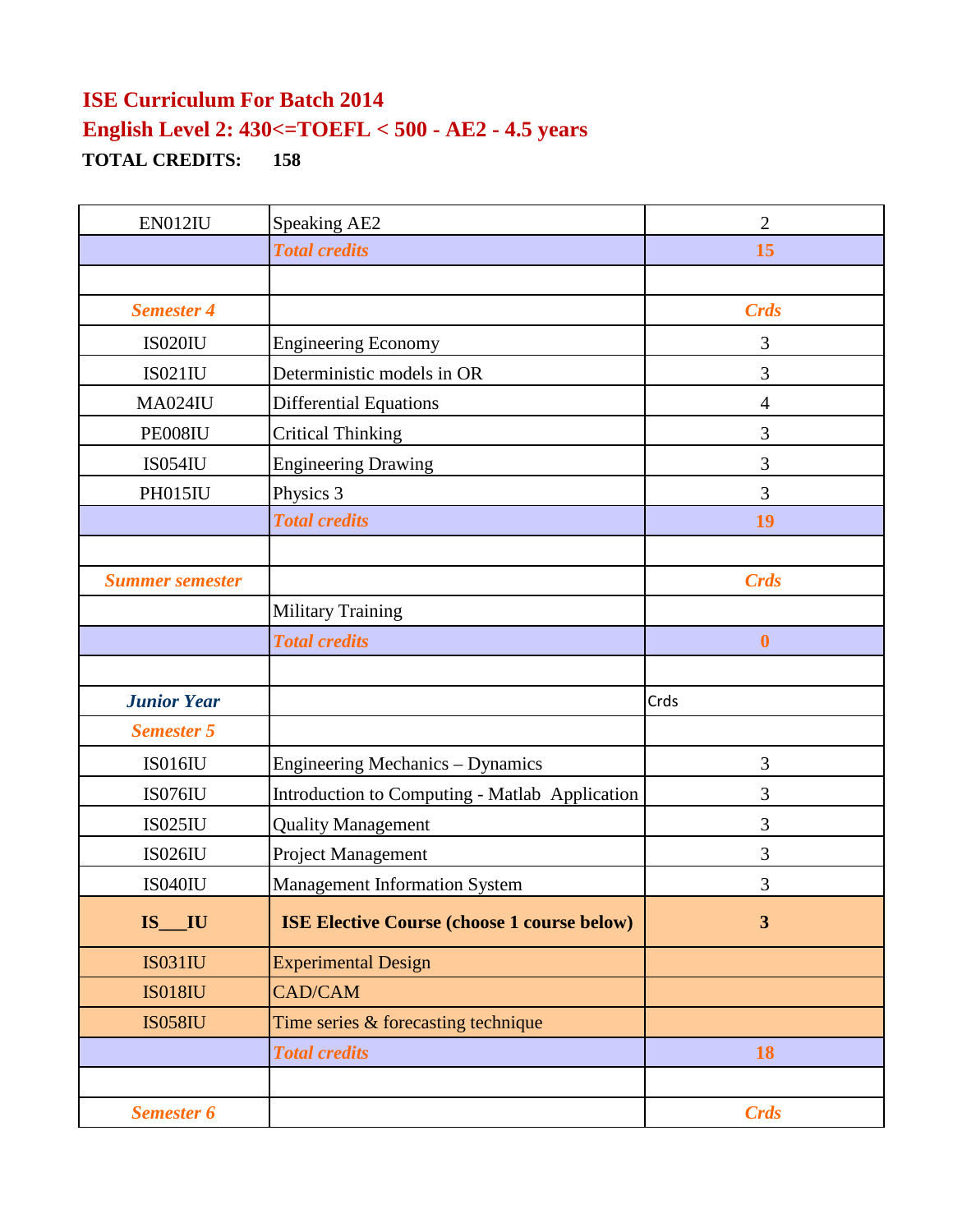| IS077IU                | Introduction to Programming – $C^{++}/C^*$ , Python | $\overline{2}$ |
|------------------------|-----------------------------------------------------|----------------|
| IS079IU                | <b>Scientific Writing</b>                           | $\overline{2}$ |
| <b>IS034IU</b>         | Product Design & Development                        | 3              |
| IS017IU                | Work design & Ergonomics + Lab                      | $\overline{4}$ |
| $IS$ <sub>___</sub> IU | <b>ISE Elective Course (choose 1 course below)</b>  | 3              |
| <b>IS044IU</b>         | <b>Computer Control Manufacturing Systems</b>       |                |
| <b>IS068IU</b>         | <b>Procurement Management</b>                       |                |
|                        | <b>Total credits</b>                                | 14             |
|                        |                                                     |                |
| <b>Summer semester</b> |                                                     | <b>Crds</b>    |
| <b>IS052IU</b>         | <b>Internship 1</b>                                 | $\overline{2}$ |
|                        | <b>Total credits</b>                                | $\overline{2}$ |
|                        |                                                     |                |
| <b>Senior Year</b>     |                                                     |                |
| <b>Semester 7</b>      |                                                     | <b>Crds</b>    |
| <b>IS033IU</b>         | Multi-Criteria Decision Making                      | 3              |
| <b>IS041IU</b>         | <b>Lean Production</b>                              | 3              |
| <b>IS024IU</b>         | Probabilistic Models in OR                          | 3              |
| $IS$ <sub>___</sub> IU | <b>ISE Elective Course (choose 3 courses below)</b> | 9              |
| <b>IS080IU</b>         | <b>Creative Thinking</b>                            |                |
| <b>IS035IU</b>         | <b>Systems Engineering</b>                          |                |
| <b>IS043IU</b>         | <b>Flexible Manufacturing Systems</b>               |                |
| <b>IS045IU</b>         | Leadership                                          |                |
| <b>IS023IU</b>         | <b>Inventory Management</b>                         |                |
| <b>IS082IU</b>         | <b>Retail Management</b>                            |                |
| <b>IS067IU</b>         | <b>International Transportation &amp; Logistics</b> |                |
| <b>IS062IU</b>         | <b>E-Logistics in Supply Chain Management</b>       |                |
|                        | <b>Total credits</b>                                | 18             |
|                        |                                                     |                |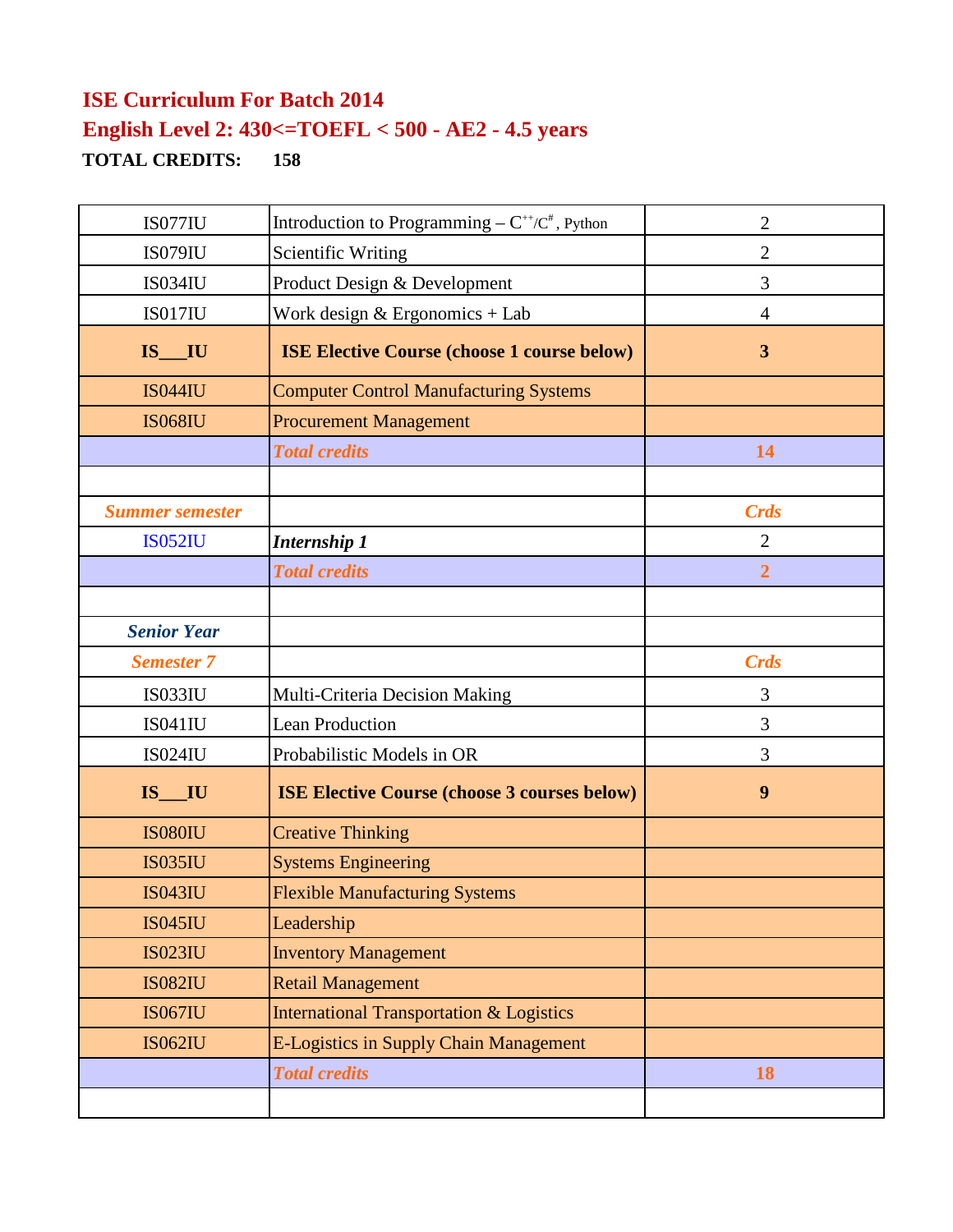| <b>Semester 8</b>           |                                               | <b>Crds</b>    |
|-----------------------------|-----------------------------------------------|----------------|
| IS032IU                     | <b>Facility Layout</b>                        | 3              |
| <b>IS027IU</b>              | Scheduling & Sequencing                       | 3              |
| <b>IS078IU</b>              | Logistics engineering $&$ supply chain design | 3              |
| <b>IS028IU</b>              | Simulation Models in IE                       | $\overline{4}$ |
|                             | <b>Total credits</b>                          | 13             |
|                             |                                               |                |
| <b>Summer Semester</b>      |                                               | Crds           |
| <b>IS053IU</b>              | Internship 2                                  | 3              |
|                             | <b>Total credits</b>                          | 3              |
| <b>Senior Year (Year 5)</b> |                                               |                |
| <b>Semester 9</b>           |                                               | <b>Crds</b>    |
| <b>IS048IU</b>              | Thesis research                               | 10             |
|                             | <b>Total credits</b>                          | 10             |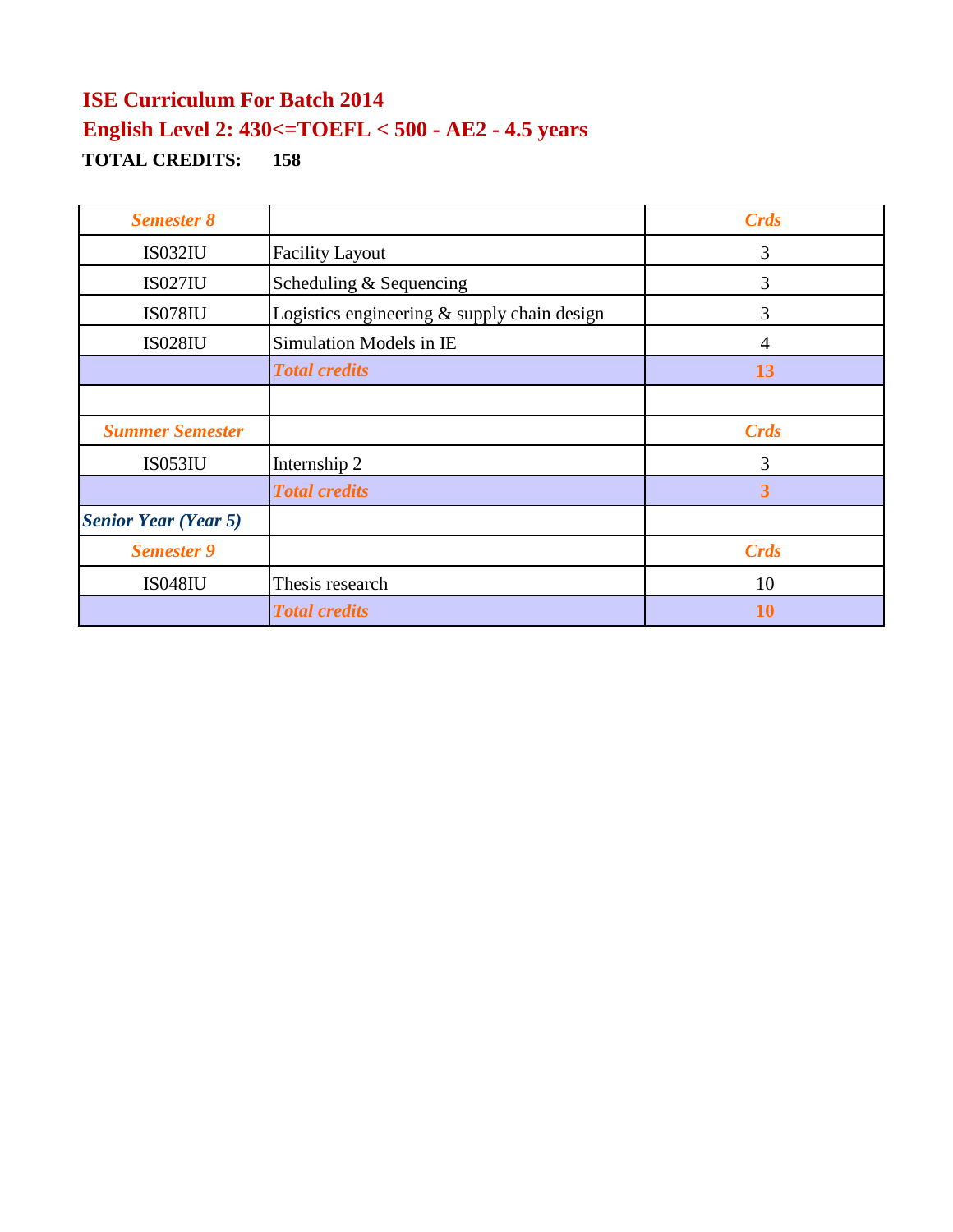| <b>Freshman Year</b>   |                                                   |                |
|------------------------|---------------------------------------------------|----------------|
| <b>Semester 1</b>      |                                                   | <b>Crds</b>    |
| EN072IU                | Reading & writing IE1                             | 11             |
| EN073IU                | Listening & speaking IE1                          | 11             |
| PT001IU                | Physical Training 1                               | $\overline{0}$ |
|                        | <b>Total credits</b>                              | 22             |
|                        |                                                   |                |
| <b>Semester 2</b>      |                                                   | <b>Crds</b>    |
| EN074IU                | Reading & writing IE2                             | 8              |
| EN075IU                | Listening & speaking IE2                          | 8              |
| PT002IU                | Physical Training 2                               | $\overline{0}$ |
| IS001IU                | Introduction to Industrial Engineering            | $\mathbf{1}$   |
| MA001IU                | Calculus 1                                        | $\overline{4}$ |
|                        | <b>Total credits</b>                              | 21             |
|                        |                                                   |                |
| <b>Summer semester</b> |                                                   | <b>Crds</b>    |
| PE011IU                | Principles of Marxism                             | 5              |
| PE012IU                | HCM's thoughts                                    | $\overline{2}$ |
| PE013IU                | Revolutionary Lines of Vietnamese Communist Party | 3              |
|                        | <b>Total credits</b>                              | 10             |
|                        |                                                   |                |
| <b>Sophomore Year</b>  |                                                   |                |
| <b>Semester 3</b>      |                                                   | <b>Crds</b>    |
| EN007IU                | Writing AE1                                       | $\overline{2}$ |
| EN008IU                | Listening AE1                                     | $\mathbf{2}$   |
| CH011IU                | <b>Chemistry for Engineers</b>                    | 3              |
| PH013IU                | Physics 1                                         | $\overline{2}$ |
| PH014IU                | Physics 2                                         | $\overline{2}$ |
| MA003IU                | Calculus 2                                        | $\overline{4}$ |
|                        | <b>Total credits</b>                              | 15             |
|                        |                                                   |                |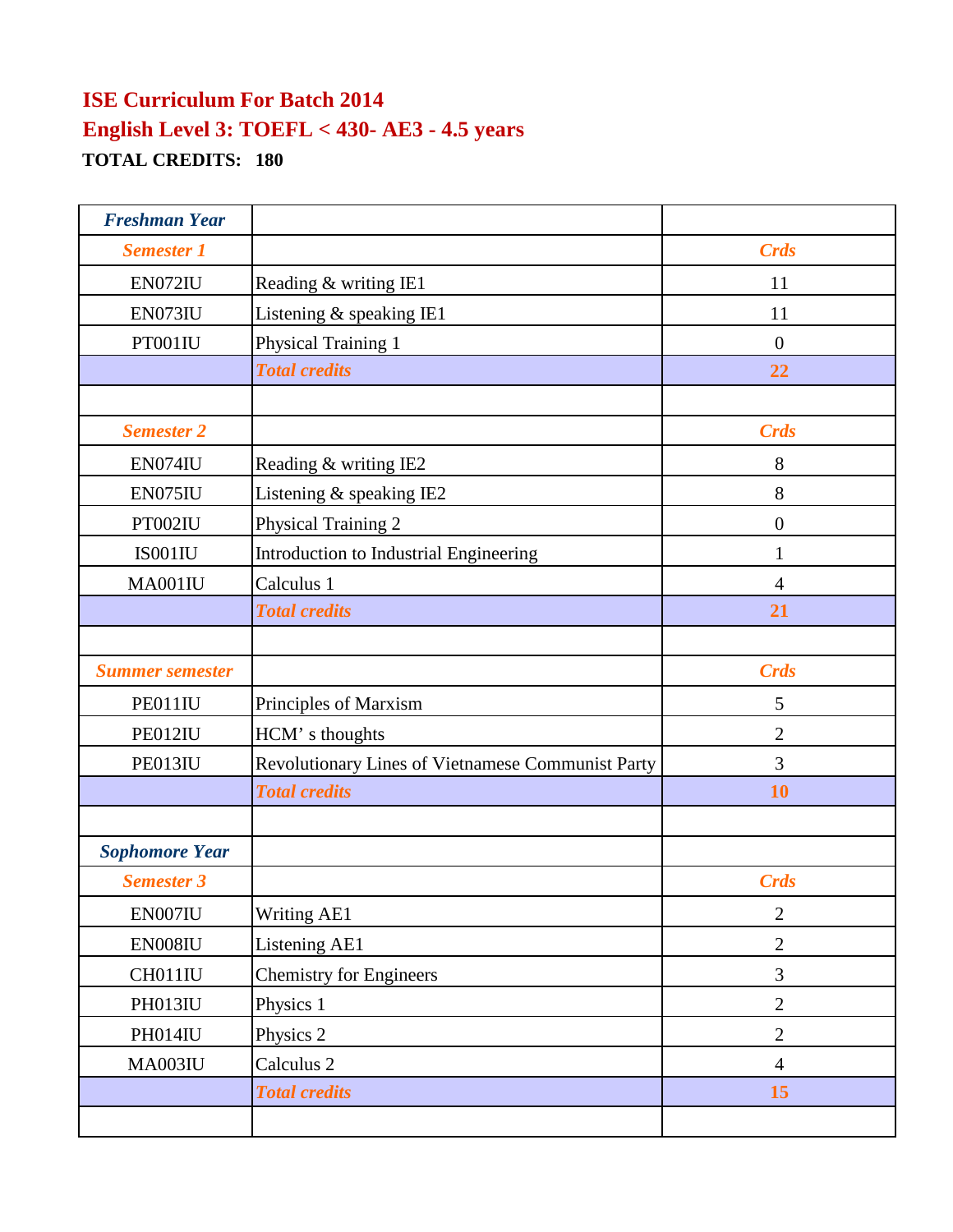| <b>Semester 4</b>      |                                                      | <b>Crds</b>      |
|------------------------|------------------------------------------------------|------------------|
| EN011IU                | <b>Writing AE2</b>                                   | $\overline{2}$   |
| EN012IU                | Speaking AE2                                         | $\overline{2}$   |
| PE008IU                | <b>Critical Thinking</b>                             | 3                |
| <b>IS054IU</b>         | <b>Engineering Drawing</b>                           | 3                |
| <b>MA023IU</b>         | Calculus 3                                           | $\overline{4}$   |
| PH015IU                | Physics 3                                            | 3                |
|                        | <b>Total credits</b>                                 | 17               |
|                        |                                                      |                  |
| <b>Summer semester</b> |                                                      | <b>Crds</b>      |
|                        | <b>Military Training</b>                             |                  |
|                        | <b>Total credits</b>                                 | $\boldsymbol{0}$ |
|                        |                                                      |                  |
| <b>Junior Year</b>     |                                                      |                  |
| <b>Semester 5</b>      |                                                      | <b>Crds</b>      |
| IS004IU                | Engineering Probability & Statistics                 | 4                |
| <b>IS019IU</b>         | <b>Production Management</b>                         | 3                |
| IS076IU                | Introduction to Computing - Matlab Application       | 3                |
| IS016IU                | Engineering Mechanics - Dynamics                     | 3                |
| <b>MA024IU</b>         | <b>Differential Equations</b>                        | $\overline{4}$   |
|                        | <b>Total credits</b>                                 | 17               |
|                        |                                                      |                  |
| <b>Semester 6</b>      |                                                      | <b>Crds</b>      |
| IS077IU                | Introduction to Programming – $C^{+}/C^{*}$ , Python | $\mathbf{2}$     |
| <b>IS020IU</b>         | <b>Engineering Economy</b>                           | 3                |
| IS017IU                | Work design $&$ Ergonomics + Lab                     | $\overline{4}$   |
| <b>IS034IU</b>         | Product Design & Development                         | 3                |
| <b>IS021IU</b>         | Deterministic models in OR                           | 3                |
|                        | <b>Total credits</b>                                 | 15               |
|                        |                                                      |                  |
| <b>Summer semester</b> |                                                      | <b>Crds</b>      |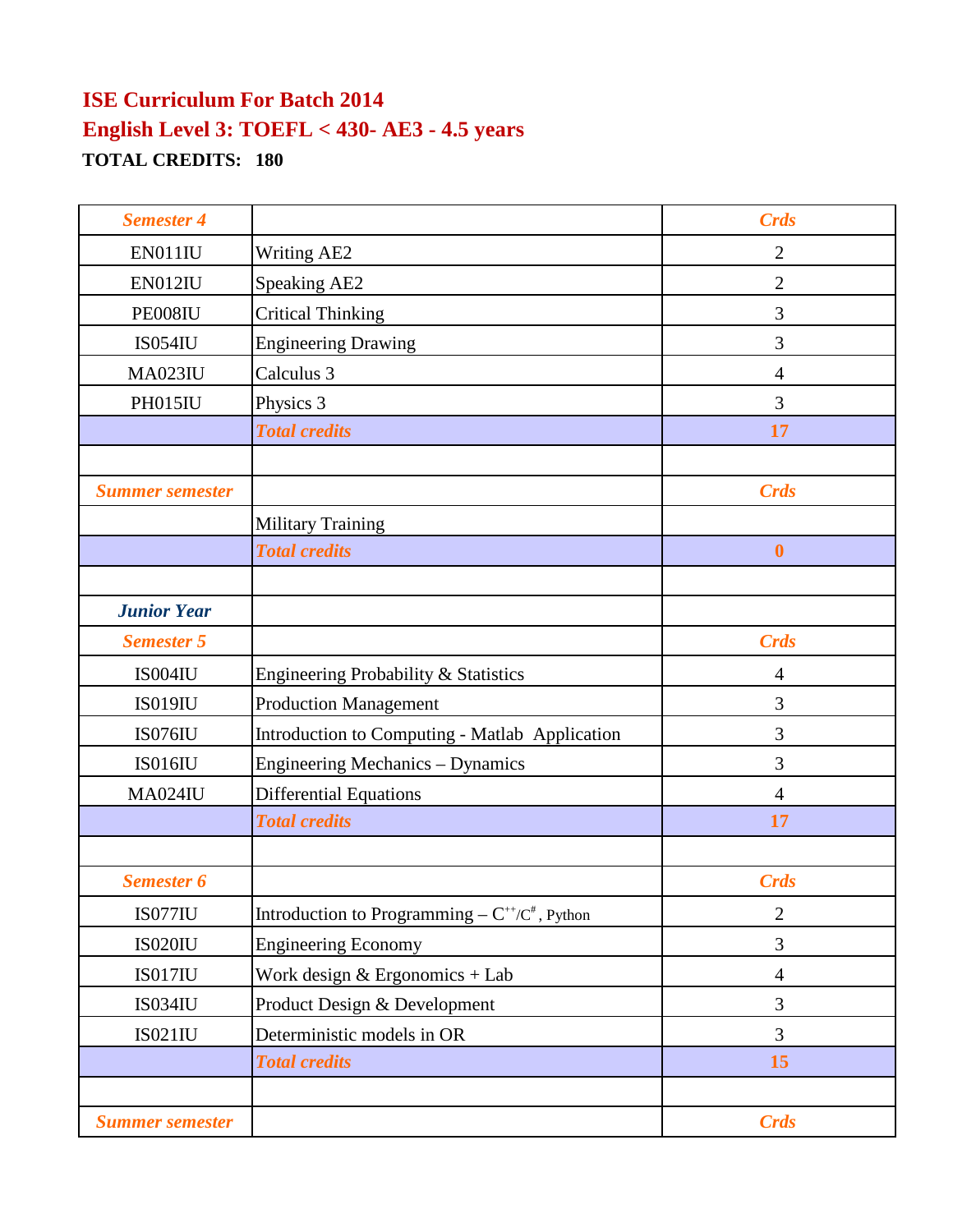| <b>IS052IU</b>     | Internship 1                                       | $\mathbf{2}$            |
|--------------------|----------------------------------------------------|-------------------------|
|                    | <b>Total credits</b>                               | $\overline{2}$          |
|                    |                                                    |                         |
| <b>Senior Year</b> |                                                    |                         |
| <b>Semester 7</b>  |                                                    | <b>Crds</b>             |
| IS040IU            | <b>Management Information System</b>               | 3                       |
| <b>IS026IU</b>     | <b>Project Management</b>                          | 3                       |
| <b>IS024IU</b>     | Probabilistic Models in OR                         | 3                       |
| <b>IS025IU</b>     | <b>Quality Management</b>                          | 3                       |
| $IS$ $IU$          | <b>ISE Elective Course (choose 1 course below)</b> | $\overline{\mathbf{3}}$ |
| <b>IS031IU</b>     | <b>Experimental Design</b>                         |                         |
| <b>IS018IU</b>     | CAD/CAM                                            |                         |
| <b>IS058IU</b>     | Time series & forecasting technique                |                         |
|                    | <b>Total credits</b>                               | 15                      |
|                    |                                                    |                         |
| <b>Semester 8</b>  |                                                    | <b>Crds</b>             |
| <b>IS028IU</b>     | Simulation Models in IE                            | 4                       |
| <b>IS027IU</b>     | Scheduling & Sequencing                            | 3                       |
| <b>IS032IU</b>     | <b>Facility Layout</b>                             | 3                       |
| IS078IU            | Logistics engineering $&$ supply chain design      | 3                       |
| IS079IU            | <b>Scientific Writing</b>                          | $\overline{2}$          |
| $IS$ $IU$          | <b>ISE Elective Course (choose 1 course below)</b> | $\overline{3}$          |
| <b>IS044IU</b>     | <b>Computer Control Manufacturing Systems</b>      |                         |
| <b>IS068IU</b>     | <b>Procurement Management</b>                      |                         |
|                    | <b>Total credits</b>                               | 18                      |

| <b>Summer Semester</b> |                      | <b>Crds</b> |
|------------------------|----------------------|-------------|
| <b>IS053IU</b>         | Internship 2         |             |
|                        | <b>Total credits</b> | ັ           |